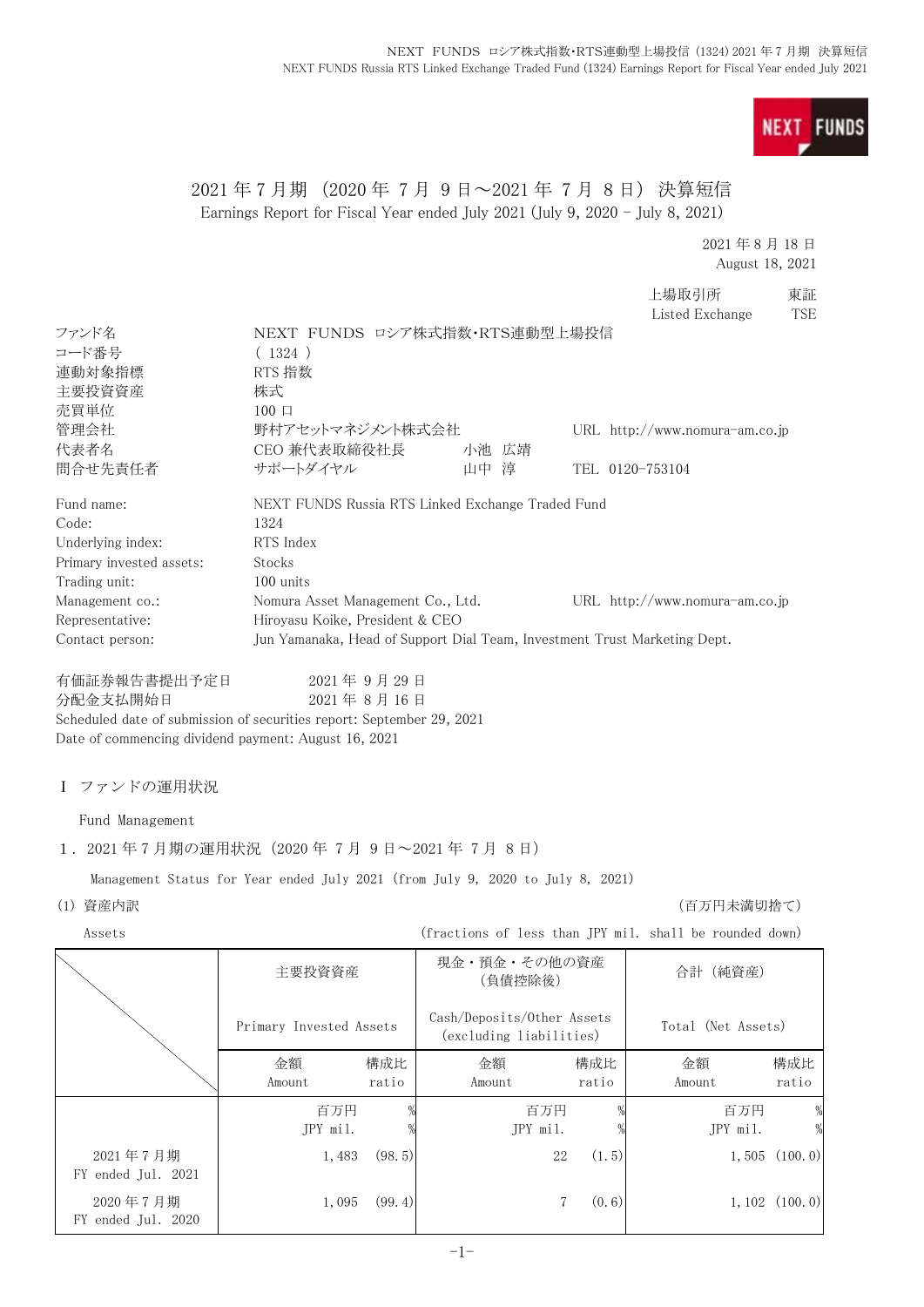NEXT FUNDS ロシア株式指数・RTS連動型上場投信 (1324) 2021 年 7 月期 決算短信 NEXT FUNDS Russia RTS Linked Exchange Traded Fund (1324) Earnings Report for Fiscal Year ended July 2021

### (2) 設定・解約実績 (2) またまま (1) これには はんしゃ (1) これには はんしょう (千口未満切捨て)

Creation and Redemption (fractions of less than one thousand units shall be rounded down)

|                                | 前計算期間末<br>発行済口数<br>No. of Issued Units<br>at End of Previous<br>Fiscal Period<br>$\left( \begin{smallmatrix} 1 \\ 1 \end{smallmatrix} \right)$ | 設定口数<br>No. of Units Created<br>(Q) | 解約口数<br>No. of Units<br>Redeemed<br>$\left( \circled{3}\right)$ | 当計算期間末<br>発行済口数<br>No. of Issued Units<br>at End of Fiscal<br>Period<br>$(D+2-3)$ |
|--------------------------------|------------------------------------------------------------------------------------------------------------------------------------------------|-------------------------------------|-----------------------------------------------------------------|-----------------------------------------------------------------------------------|
|                                | 千口<br>'000 units                                                                                                                               | 千口<br>'000 units                    | 千口<br>'000 units                                                | 千口<br>'000 units                                                                  |
| 2021年7月期<br>FY ended Jul. 2021 | 8,663                                                                                                                                          |                                     |                                                                 | 8,663                                                                             |
| 2020年7月期<br>FY ended Jul. 2020 | 10,258                                                                                                                                         | 3,000                               | 4,595                                                           | 8,663                                                                             |

(3) 基準価額

Net Asset Value

|                                | 総資産<br>Total Assets<br>$\mathcal{L}(\mathbb{D})$ | 負債<br>Liabilities<br>(Q) | 純資産<br>Net Assets<br>$(③(①-②))$ | 100 口当り基準価額<br>((3) 当計算期間末発行済口数) ×100)<br>Net Asset Value per 100 units<br>$((\textcircled{3}/\text{No. of Is sued Units at End of Fiscal})$<br>Period $)\times$ 100) |
|--------------------------------|--------------------------------------------------|--------------------------|---------------------------------|-----------------------------------------------------------------------------------------------------------------------------------------------------------------------|
|                                | 百万円<br>$JPY$ mil.                                | 百万円<br>JPY mil.          | 百万円<br>JPY mil.                 | 円<br><b>JPY</b>                                                                                                                                                       |
| 2021年7月期<br>FY ended Jul. 2021 | 1,572                                            | 67                       | 1,505                           | 17,378                                                                                                                                                                |
| 2020年7月期<br>FY ended Jul. 2020 | 1,161                                            | 59                       | 1,102                           | 12,730                                                                                                                                                                |

### (4) 分配金

Dividend Payment

|                                | 100 口当り分配金<br>Dividend per 100 units |
|--------------------------------|--------------------------------------|
|                                | 円<br><b>JPY</b>                      |
| 2021年7月期<br>FY ended Jul. 2021 | 691                                  |
| 2020年7月期<br>FY ended Jul. 2020 | 605                                  |

### 2.会計方針の変更

Change in Accounting Policies

| ① 会計基準等の改正に伴う変更                                             | 無 |    |
|-------------------------------------------------------------|---|----|
| Changes accompanying revision to accounting standards, etc. |   | No |
| ② ①以外の変更                                                    | 無 |    |
| Changes other than those in $(l)$                           |   | Nο |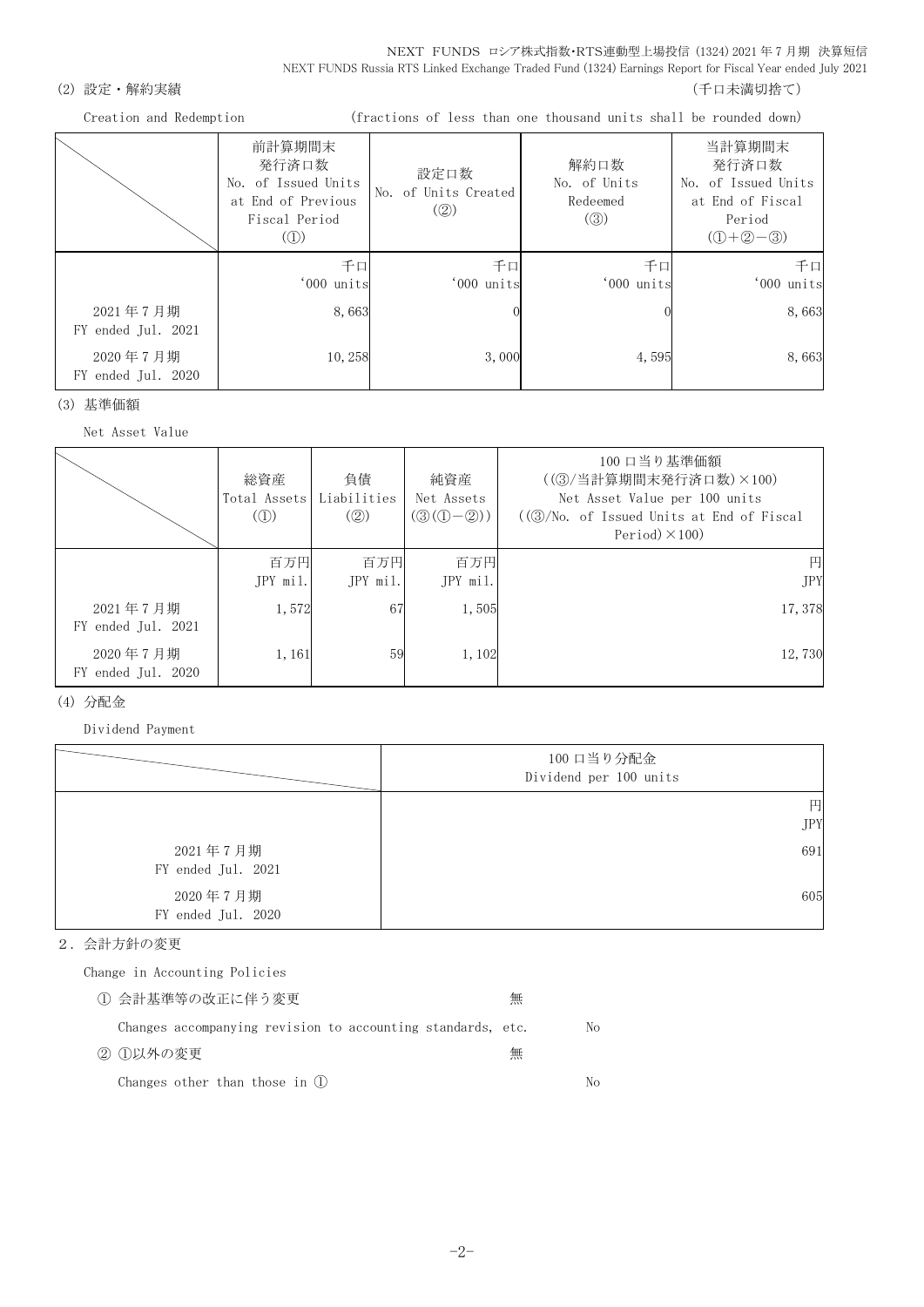## Ⅱ 財務諸表等 Financial Statements

# (1)【貸借対照表】 Balance Sheet

|                                                     |                                                                 | (単位:円) (Unit:JPY)                                               |
|-----------------------------------------------------|-----------------------------------------------------------------|-----------------------------------------------------------------|
|                                                     | 第12期<br>(2020年7月8日現在)<br>12th Fiscal Year<br>As of July 8, 2020 | 第13期<br>(2021年7月8日現在)<br>13th Fiscal Year<br>As of July 8, 2021 |
|                                                     | 金額 Amount                                                       | 金額 Amount                                                       |
| 資産の部<br>Assets                                      |                                                                 |                                                                 |
| 流動資産                                                |                                                                 |                                                                 |
| Current assets                                      |                                                                 |                                                                 |
| 預金<br>Deposits                                      | 14, 193, 178                                                    | 13, 105, 506                                                    |
| コール・ローン<br>Call loans                               | 7,079,761                                                       | 7, 932, 608                                                     |
| 株式<br>Stocks                                        | 1, 095, 775, 375                                                | 1, 483, 437, 782                                                |
| 未収入金<br>Accounts receivable - other                 | 40, 757, 081                                                    | 59, 987, 907                                                    |
| 未収配当金<br>Accrued dividends receivable               | 4, 145, 167                                                     | 8, 448, 820                                                     |
| 流動資産合計<br>Total current assets                      | 1, 161, 950, 562                                                | 1, 572, 912, 623                                                |
| 資産合計<br>Total assets                                | 1, 161, 950, 562                                                | 1, 572, 912, 623                                                |
| 負債の部<br>Liabilities                                 |                                                                 |                                                                 |
| 流動負債<br>Current liabilities                         |                                                                 |                                                                 |
| 派生商品評価勘定<br>Revaluation of derivatives              | 23,094                                                          | 9,632                                                           |
| 未払収益分配金<br>Unpaid dividends                         | 52, 414, 477                                                    | 59, 865, 130                                                    |
| 未払受託者報酬<br>Trustee fees payable                     | 340, 264                                                        | 380, 222                                                        |
| 未払委託者報酬<br>Investment trust management fees payable | 6, 124, 652                                                     | 6, 843, 832                                                     |
| 未払利息<br>Accrued interest expenses                   | 5                                                               | 5                                                               |
| その他未払費用<br>Other accrued expenses                   | 213, 941                                                        | 272, 938                                                        |
| 流動負債合計<br>Total current liabilities                 | 59, 116, 433                                                    | 67, 371, 759                                                    |
| 負債合計<br>Total liabilities                           | 59, 116, 433                                                    | 67, 371, 759                                                    |
| 純資産の部<br>Net assets                                 |                                                                 |                                                                 |
| 元本等<br>Principal and other                          |                                                                 |                                                                 |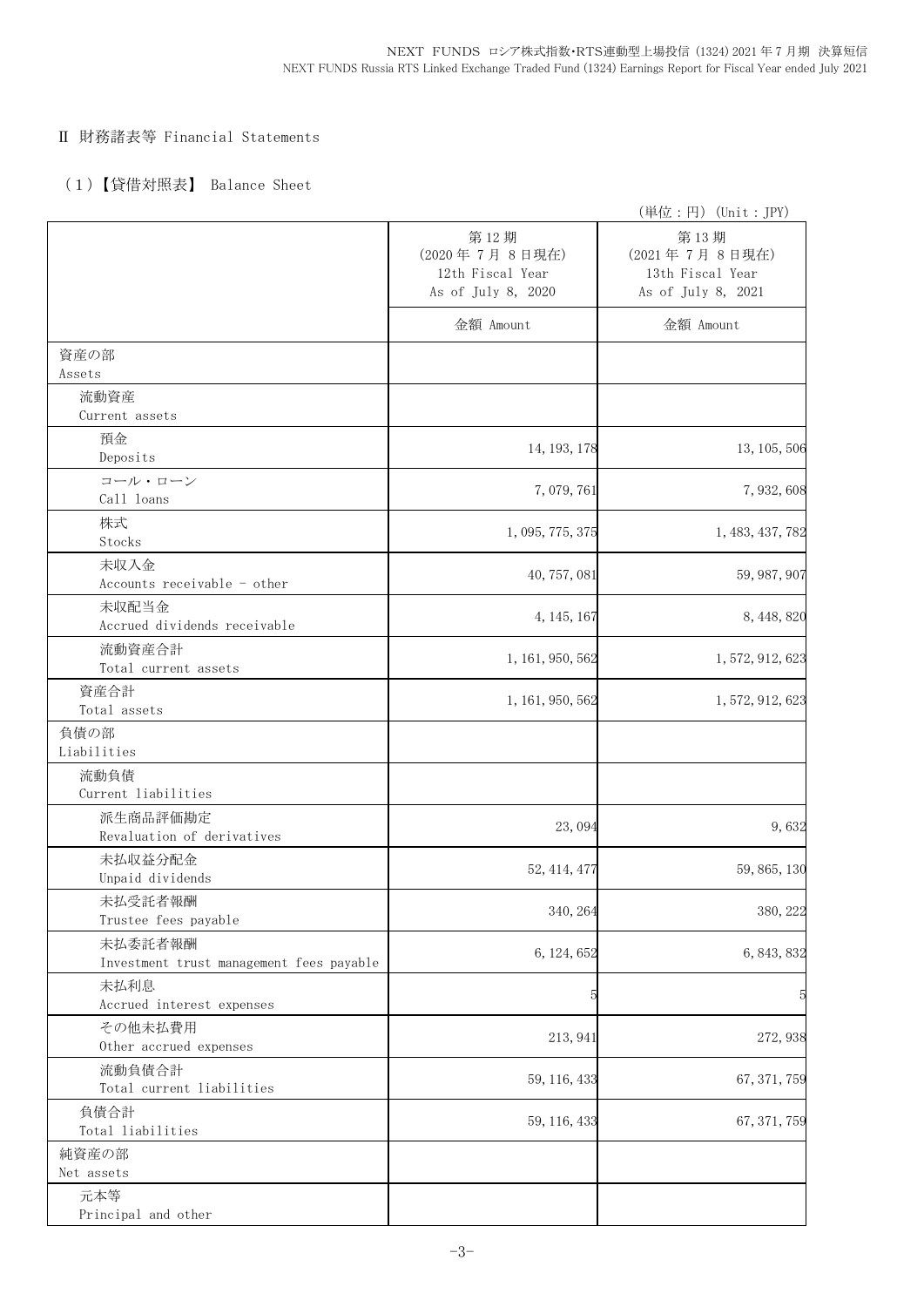| 元本<br>Principal                                       | 1, 992, 616, 500          | 1, 992, 616, 500          |
|-------------------------------------------------------|---------------------------|---------------------------|
| 剰余金<br>Surplus                                        |                           |                           |
| 期末剰余金又は期末欠損金(△)<br>Surplus (deficit) at end of period | $\triangle$ 889, 782, 371 | $\triangle$ 487, 075, 636 |
| (分配準備積立金)<br>(Reserve for distribution)               | 7,567                     | 72,738                    |
| 元本等合計<br>Total principal and other                    | 1, 102, 834, 129          | 1, 505, 540, 864          |
| 純資産合計<br>Total net assets                             | 1, 102, 834, 129          | 1, 505, 540, 864          |
| 負債純資産合計<br>Total liabilities and net assets           | 1, 161, 950, 562          | 1, 572, 912, 623          |

(2)【損益及び剰余金計算書】 Statement of Income and Retained Earnings

|                                                                               |                                                                                                   | (単位:円) (Unit: JPY)                                                                                |
|-------------------------------------------------------------------------------|---------------------------------------------------------------------------------------------------|---------------------------------------------------------------------------------------------------|
|                                                                               | 第12期<br>2019年7月9日<br>自<br>至 2020年7月8日<br>12th Fiscal Year<br>From July 9, 2019<br>to July 8, 2020 | 第13期<br>2020年7月9日<br>自<br>至 2021年7月8日<br>13th Fiscal Year<br>From July 9, 2020<br>to July 8, 2021 |
|                                                                               | 金額 Amount                                                                                         | 金額 Amount                                                                                         |
| 営業収益<br>Operating revenue                                                     |                                                                                                   |                                                                                                   |
| 受取配当金<br>Dividend income                                                      | 71, 062, 372                                                                                      | 78, 684, 927                                                                                      |
| 受取利息<br>Interest income                                                       | 187, 526                                                                                          | 1,046                                                                                             |
| 有価証券売買等損益<br>Profit and loss on buying and selling of<br>securities and other | $\triangle$ 117, 578, 640                                                                         | 370, 714, 080                                                                                     |
| 為替差損益<br>Foreign exchange gains or losses                                     | $\triangle$ 3, 038, 876                                                                           | 31, 927, 484                                                                                      |
| その他収益<br>Other revenue                                                        | 3, 598, 559                                                                                       |                                                                                                   |
| 営業収益合計<br>Total operating revenue                                             | $\triangle$ 45, 769, 059                                                                          | 481, 327, 537                                                                                     |
| 営業費用<br>Operating expenses                                                    |                                                                                                   |                                                                                                   |
| 支払利息<br>Interest expenses                                                     | 7,545                                                                                             | 2,069                                                                                             |
| 受託者報酬<br>Trustee fees                                                         | 754, 713                                                                                          | 688, 577                                                                                          |
| 委託者報酬<br>Investment trust management fees                                     | 13, 584, 698                                                                                      | 12, 394, 193                                                                                      |
| その他費用<br>Other expenses                                                       | 8, 135, 157                                                                                       | 5,670,833                                                                                         |
| 営業費用合計<br>Total operating expenses                                            | 22, 482, 113                                                                                      | 18, 755, 672                                                                                      |
| 営業利益又は営業損失 (△)<br>Operating profit (loss)                                     | $\triangle 68, 251, 172$                                                                          | 462, 571, 865                                                                                     |
| 経常利益又は経常損失 (△)                                                                | $\triangle 68, 251, 172$                                                                          | 462, 571, 865                                                                                     |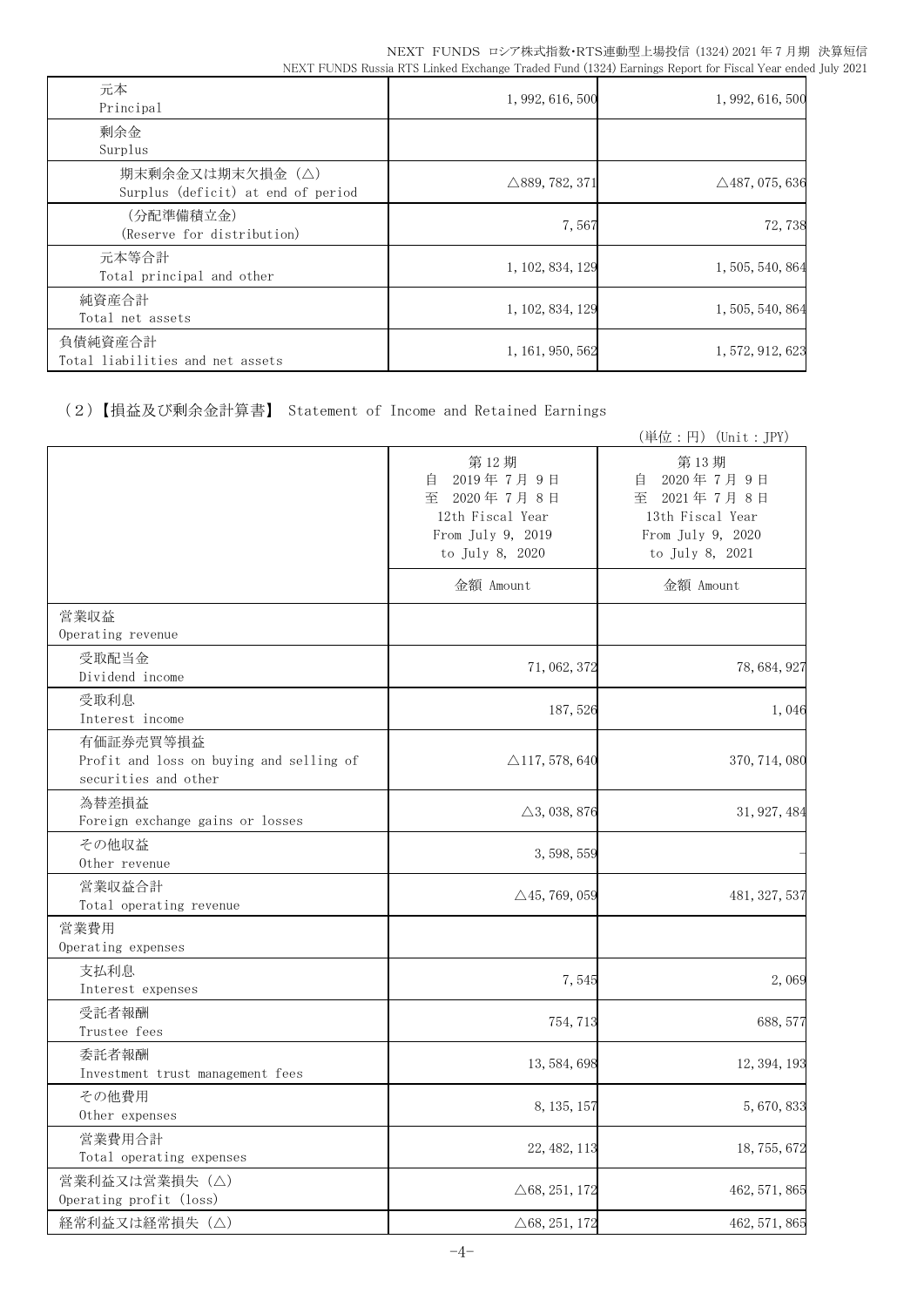|                                                                                                          | NEXT FUNDS ロシア株式指数・RTS連動型上場投信 (1324) 2021 年7月期 決算短信 |  |  |
|----------------------------------------------------------------------------------------------------------|-----------------------------------------------------|--|--|
| NEXT FUNDS Russia RTS Linked Exchange Traded Fund (1324) Earnings Report for Fiscal Year ended July 2021 |                                                     |  |  |

| Ordinary profit (loss)                                                                                                |                           |                           |
|-----------------------------------------------------------------------------------------------------------------------|---------------------------|---------------------------|
| 当期純利益又は当期純損失 (△)<br>Profit (loss)                                                                                     | $\triangle 68, 251, 172$  | 462, 571, 865             |
| 一部解約に伴う当期純利益金額の分配額又は一部解<br>約に伴う当期純損失金額の分配額(△)<br>Distribution of profit loss from partial<br>redemptions              |                           |                           |
| 期首剰余金又は期首欠損金(△)<br>Surplus (deficit) at beginning of period                                                           | $\triangle$ 869, 298, 172 | $\triangle$ 889, 782, 371 |
| 剰余金増加額又は欠損金減少額<br>Increase in surplus or decrease in deficit                                                          | 279, 881, 450             |                           |
| 当期一部解約に伴う剰余金増加額又は欠損金減<br>少額<br>Increase in surplus or decrease in deficit<br>from partial redemptions                 | 279, 881, 450             |                           |
| 剰余金減少額又は欠損金増加額<br>Decrease in surplus or increase in deficit                                                          | 179, 700, 000             |                           |
| 当期追加信託に伴う剰余金減少額又は欠損金増<br>加額<br>Decrease in surplus or increase in deficit<br>from additional subscriptions for period | 179, 700, 000             |                           |
| 分配金<br>Dividends                                                                                                      | 52, 414, 477              | 59, 865, 130              |
| 期末剰余金又は期末欠損金(△)<br>Surplus (deficit) at end of period                                                                 | $\triangle$ 889, 782, 371 | $\triangle$ 487, 075, 636 |

# (3)【注記表】

(重要な会計方針に係る事項に関する注記)

| 1. 運用資産の評価基準及び評価方法 | 株式                                                                                                                                                    |
|--------------------|-------------------------------------------------------------------------------------------------------------------------------------------------------|
|                    | 原則として時価で評価しております。                                                                                                                                     |
|                    | 時価評価にあたっては、市場価格のある有価証券についてはその最終相場(計算日<br> に最終相場のない場合には、直近の日の最終相場)で評価しております。                                                                           |
|                    | 為替予約取引                                                                                                                                                |
|                    | 計算日において予約為替の受渡日の対顧客先物相場の仲値で評価しております。                                                                                                                  |
| 算基準                | 2.外貨建資産・負債の本邦通貨への換信託財産に属する外貨建資産・負債の円換算は、原則として、わが国における計算<br> 期間末日の対顧客電信売買相場の仲値によって計算しております。                                                            |
| 3. 費用・収益の計上基準      | 受取配当金                                                                                                                                                 |
|                    | 原則として配当落ち日において、確定配当金額又は予想配当金額を計上しておりま<br>す。                                                                                                           |
|                    | 投資信託受益証券については、原則として収益分配金落ち日において、当該収益分 <br> 配金額を計上しております。                                                                                              |
|                    | 有価証券売買等損益                                                                                                                                             |
|                    | 約定日基準で計上しております。                                                                                                                                       |
|                    | 為替差損益                                                                                                                                                 |
|                    | 約定日基準で計上しております。                                                                                                                                       |
| 足説明                | 4.金融商品の時価等に関する事項の補金融商品の時価には、市場価格に基づく価額のほか、市場価格がない場合には合理<br> 的に算定された価額が含まれております。当該価額の算定においては一定の前提条<br> 件等を採用しているため、異なる前提条件等によった場合、当該価額が異なること<br>もあります。 |
|                    | また、デリバティブ取引に関する契約額等は、あくまでもデリバティブ取引におけ <br> る名目的な契約額または計算上の想定元本であり、当該金額自体がデリバティブ取 <br>同の市場リスクの大きさを示すものではありません。                                         |
| 5.その他              | 当ファンドの計算期間は、信託約款の規定により、2020年 7月 9日から 2021 年 7 <br> 月 8日までとなっております。                                                                                    |

(重要な会計上の見積りに関する注記)

該当事項はありません。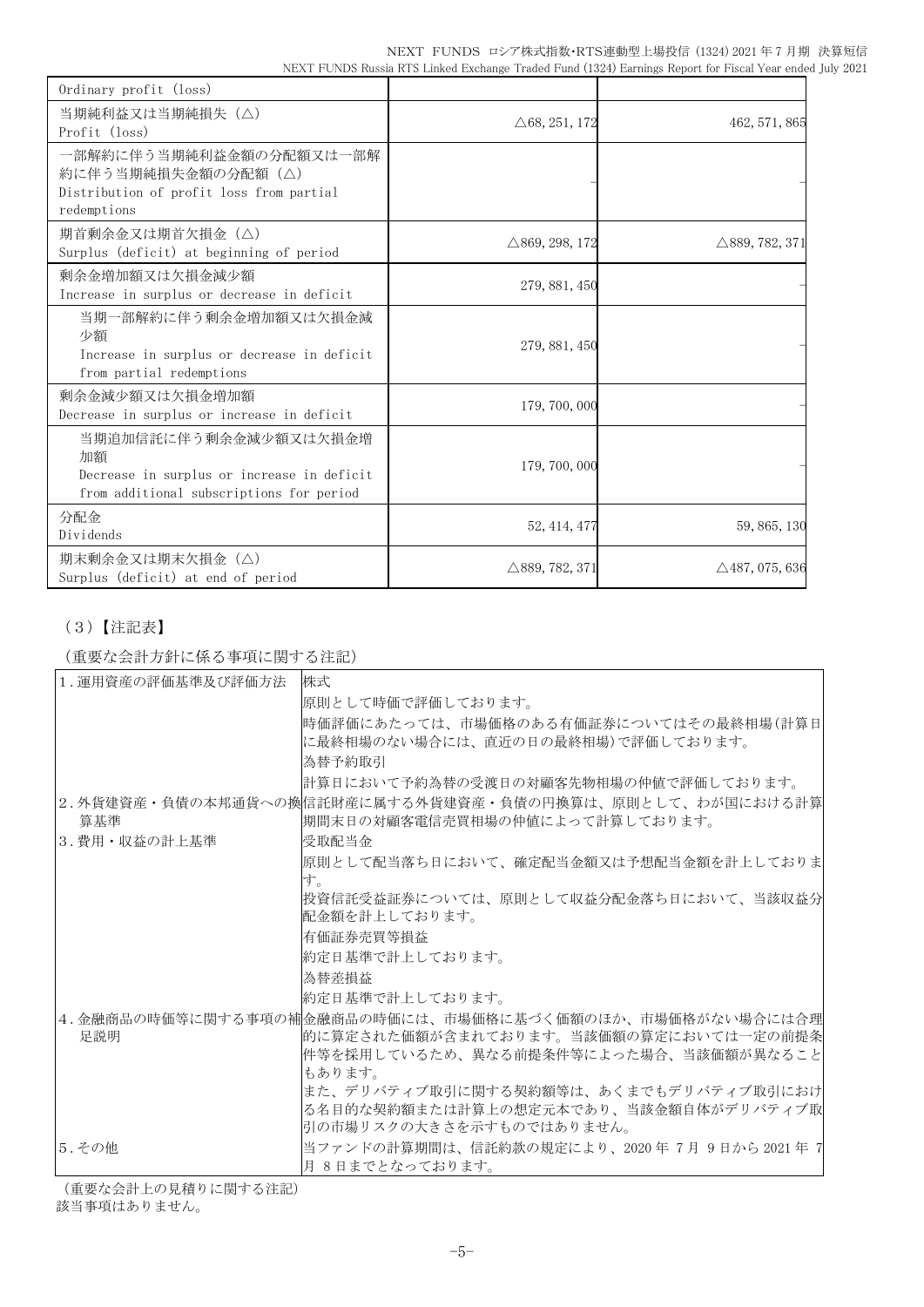(貸借対照表に関する注記)

|       | \ 貝 旧 ハ ) ハハ 少、 トー   ス / ^ シ   土     ロ /                 |                      |                          |                            |                                                          |                      |                       |
|-------|----------------------------------------------------------|----------------------|--------------------------|----------------------------|----------------------------------------------------------|----------------------|-----------------------|
|       |                                                          | 第12期                 |                          |                            |                                                          | 第13期                 |                       |
|       |                                                          | 2020年7月8日現在          |                          |                            |                                                          | 2021年7月8日現在          |                       |
| $1$ . | 計算期間の末日における受益権の総数                                        |                      |                          | $1$ .                      | 計算期間の末日における受益権の総数                                        |                      |                       |
|       |                                                          |                      | 8,663,550 $\Box$         |                            |                                                          |                      | $8,663,550 \Box$      |
| $2$ . | 投資信託財産計算規則第55条の6第1項第10号に規 2.<br>定する額                     |                      |                          |                            | 投資信託財産計算規則第55条の6第1項第10号に規<br>定する額                        |                      |                       |
|       | 元本の欠損                                                    |                      | 889, 782, 371 円          |                            | 元本の欠損                                                    |                      | 487, 075, 636 円       |
| 3.    | 計算期間の末日における1単位当たりの純資産の額                                  |                      |                          |                            | -  3. 計算期間の末日における1単位当たりの純資産の額                            |                      |                       |
|       | 1口当たり純資産額                                                |                      | 127.30円                  |                            | 1口当たり純資産額                                                |                      | 173.78円               |
|       | (100 口当たり純資産額)                                           |                      | $(12, 730 \,\mathrm{H})$ |                            | (100 口当たり純資産額)                                           |                      | $(17, 378 \text{ H})$ |
|       | (損益及び剰余金計算書に関する注記)                                       |                      |                          |                            |                                                          |                      |                       |
|       |                                                          | 第12期                 |                          |                            |                                                          | 第13期                 |                       |
|       |                                                          | 自 2019年7月9日          |                          | 自 2020年7月9日<br>至 2021年7月8日 |                                                          |                      |                       |
|       | 1. 分配金の計算過程                                              | 至 2020年7月8日          |                          |                            | 1. 分配金の計算過程                                              |                      |                       |
|       |                                                          |                      |                          |                            |                                                          |                      |                       |
|       | 項目                                                       |                      |                          |                            | 項目                                                       |                      |                       |
|       | 当期配当等収益額                                                 | A                    | 74,840,912円              |                            | 当期配当等収益額                                                 | $\mathbf{A}$         | 78,683,904円           |
|       | 分配準備積立金                                                  | B                    | 55,700円                  |                            | 分配準備積立金                                                  | B                    | 7,567円                |
|       | 配当等収益合計額                                                 | $C=A+B$              | 74,896,612円              |                            | 配当等収益合計額                                                 | $C=A+B$              | 78,691,471円           |
|       | 経費                                                       | $\mathbb{D}$         | 22, 474, 568 円           |                            | 経費                                                       | $\mathbf{D}$         | 18,753,603円           |
|       | 収益分配可能額                                                  | $E=C-D$              | 52, 422, 044 円           |                            | 収益分配可能額                                                  | $E=C-D$              | 59, 937, 868 円        |
|       | 収益分配金                                                    | $\mathbf{F}$         | 52, 414, 477 円           |                            | 収益分配金                                                    | F                    | 59,865,130円           |
|       | 次期繰越金(分配準備積立金)                                           | $G = E - F$          | 7.567円                   |                            | 次期繰越金(分配準備積立金)                                           | $G = E - F$          | 72,738円               |
|       | 口数                                                       | H                    | $8,663,550 \Box$         |                            | 口数                                                       | H                    | $8,663,550 \Box$      |
|       | 100 口当たり分配金                                              | $I = F/H \times 100$ | 605 円                    |                            | 100 口当たり分配金                                              | $I = F/H \times 100$ | 691円                  |
|       | 2.その他費用<br>その他費用のうち7,013,304円は、外貨建資産の保管等に要<br>する費用であります。 |                      |                          |                            | 2.その他費用<br>その他費用のうち4,607,328円は、外貨建資産の保管等に要<br>する費用であります。 |                      |                       |

(金融商品に関する注記)

(1)金融商品の状況に関する事項

| 第12期                                                                                                                    | 第13期                     |
|-------------------------------------------------------------------------------------------------------------------------|--------------------------|
| 自 2019年7月9日                                                                                                             | 自 2020年7月9日              |
| 至 2020年7月8日                                                                                                             | 至 2021年7月8日              |
| 1. 金融商品に対する取組方針                                                                                                         | 1. 金融商品に対する取組方針          |
| 当ファンドは、投資信託及び投資法人に関する法律第2条第  同左<br> 4項に定める証券投資信託であり、信託約款に規定する運用 <br> の基本方針に従い、有価証券等の金融商品に対して投資とし<br> て運用することを目的としております。 |                          |
| 2. 金融商品の内容及びその金融商品に係るリスク                                                                                                | 2. 金融商品の内容及びその金融商品に係るリスク |
| 当ファンドが保有する金融商品の種類は、有価証券、デリバ  同左<br> ティブ取引、コール・ローン等の金銭債権及び金銭債務であ<br>ります。                                                 |                          |
| 当ファンドが保有する有価証券の詳細は、(その他の注記)の<br> 2 有価証券関係に記載しております。                                                                     |                          |
| これらは、株価変動リスク、為替変動リスクなどの市場リス<br> ク、信用リスク及び流動性リスクにさらされております。                                                              |                          |
| 当ファンドは、信託財産に属する外貨建資金の受渡を行うこ<br> とを目的として、為替予約取引を利用しております。                                                                |                          |
| 3.金融商品に係るリスク管理体制                                                                                                        | 3. 金融商品に係るリスク管理体制        |
| 委託会社においては、独立した投資リスク管理に関する委員  同左                                                                                         |                          |
| 会を設け、パフォーマンスの考査及び運用リスクの管理を行                                                                                             |                          |
| なっております。                                                                                                                |                          |
| ○市場リスクの管理                                                                                                               |                          |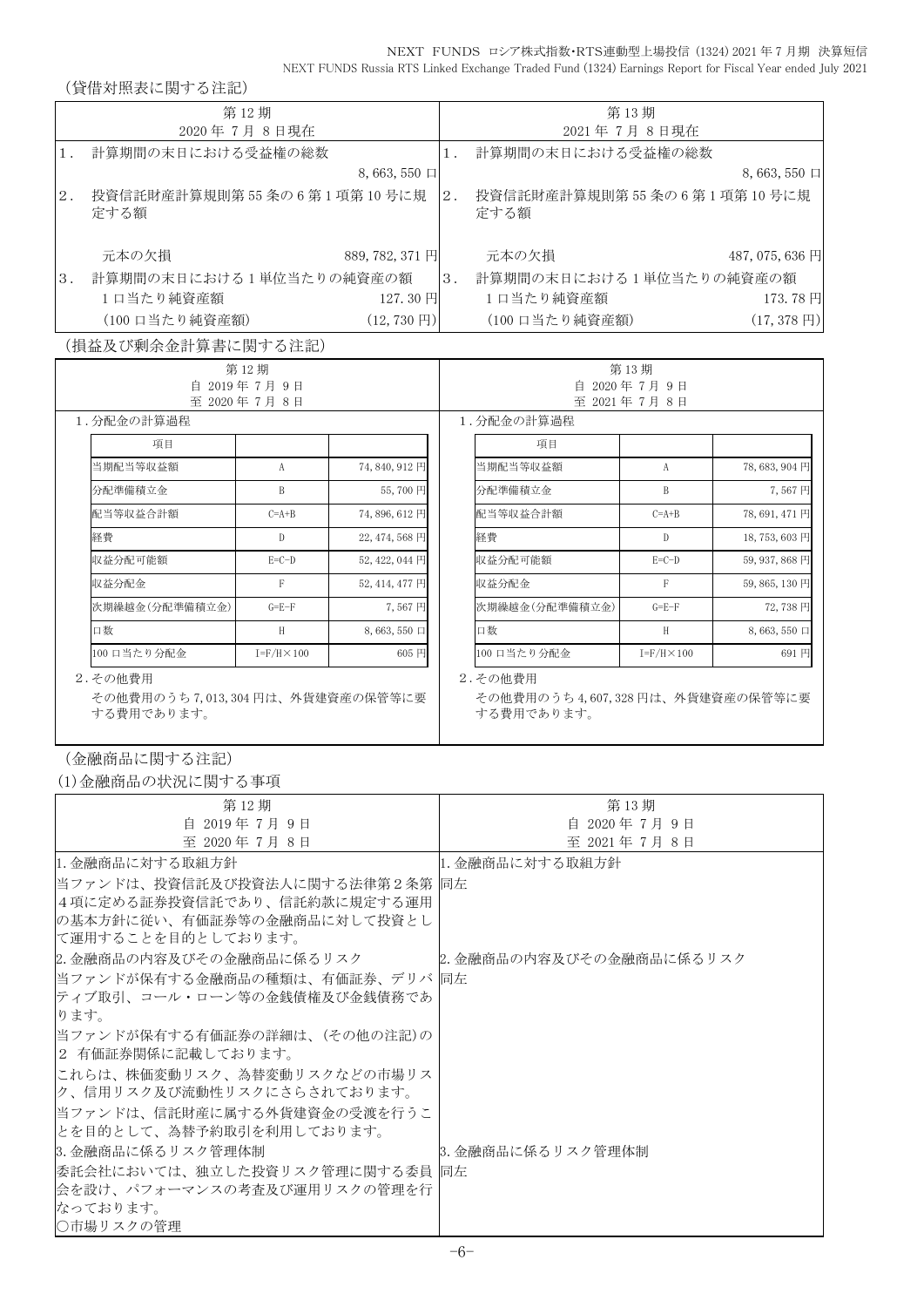NEXT FUNDS Russia RTS Linked Exchange Traded Fund (1324) Earnings Report for Fiscal Year ended July 2021

| 市場リスクに関しては、資産配分等の状況を常時、分析・把 |  |
|-----------------------------|--|
| 握し、投資方針に沿っているか等の管理を行なっておりま  |  |
| 寸。                          |  |
| ○信用リスクの管理                   |  |
| 信用リスクに関しては、発行体や取引先の財務状況等に関す |  |
| る情報収集・分析を常時、継続し、格付等の信用度に応じた |  |
| 組入制限等の管理を行なっております。          |  |
| ○流動性リスクの管理                  |  |
| 流動性リスクに関しては、必要に応じて市場流動性の状況を |  |
| 把握し、取引量や組入比率等の管理を行なっております。  |  |
| (2)金融商品の時価等に関する事項           |  |

| 第12期<br>2020年7月8日現在                                                                                                                                                                                               | 第13期<br>2021年7月8日現在     |
|-------------------------------------------------------------------------------------------------------------------------------------------------------------------------------------------------------------------|-------------------------|
| 1.貸借対照表計上額、時価及び差額<br>貸借対照表上の金融商品は原則としてすべて時価で評価し<br>ているため、貸借対照表計上額と時価との差額はありませ<br>$\lambda$ <sub>o</sub>                                                                                                           | 1.貸借対照表計上額、時価及び差額<br>同左 |
| 2.時価の算定方法<br>株式<br>(重要な会計方針に係る事項に関する注記)に記載して<br>おります。<br>派生商品評価勘定<br>デリバティブ取引については、(その他の注記) の 3<br>デリバティブ取引関係に記載しております。<br>コール・ローン等の金銭債権及び金銭債務<br>これらの科目は短期間で決済されるため、帳簿価額は時<br>価と近似していることから、当該帳簿価額を時価としてお<br>ります。 | 2.時価の算定方法<br>同左         |

(関連当事者との取引に関する注記)

| 第12期                          | 第13期        |
|-------------------------------|-------------|
| 自 2019年7月9日                   | 自 2020年7月9日 |
| 至 2020年7月8日                   | 至 2021年7月8日 |
| 市場価格その他当該取引に係る公正な価格を勘案して、一般同左 |             |
| の取引条件と異なる関連当事者との取引は行なわれていない   |             |
| ため、該当事項はございません。               |             |

(その他の注記)

1 元本の移動

| 第12期        |                         |                          | 第13期        |                   |
|-------------|-------------------------|--------------------------|-------------|-------------------|
| 自 2019年7月9日 |                         |                          | 自 2020年7月9日 |                   |
| 至 2020年7月8日 |                         |                          | 至 2021年7月8日 |                   |
| 期首元本額       | 2, 359, 466, 500 円期首元本額 |                          |             | $1,992,616,500$ 円 |
| 期中追加設定元本額   |                         | 690,000,000 円期中追加設定元本額   |             | 0 <sub>1</sub>    |
| 期中一部解約元本額   |                         | 1,056,850,000 円期中一部解約元本額 |             | 0 <sub>1</sub>    |

2 有価証券関係

売買目的有価証券

| 種類 | 第12期<br>自 2019年7月9日<br>至 2020年7月8日 | 第13期<br>自 2020年7月9日<br>至 2021年7月8日 |  |  |
|----|------------------------------------|------------------------------------|--|--|
|    | 損益に含まれた評価差額(円)                     | 損益に含まれた評価差額(円)                     |  |  |
| 株式 | $\triangle$ 95, 952, 696           | 368, 432, 435                      |  |  |
| 合計 | $\triangle$ 95, 952, 696           | 368, 432, 435                      |  |  |

3 デリバティブ取引関係

### デリバティブ取引の契約額等、時価及び評価損益

| 種類 | 第12期(2020年7月8日現在) |        |          | 第13期(2021年7月8日現在) |        |          |  |
|----|-------------------|--------|----------|-------------------|--------|----------|--|
|    | 契約額等 (円)          | 時価 (円) | 評価損益 (円) | 契約額等 (円)          | 時価 (円) | 評価損益 (円) |  |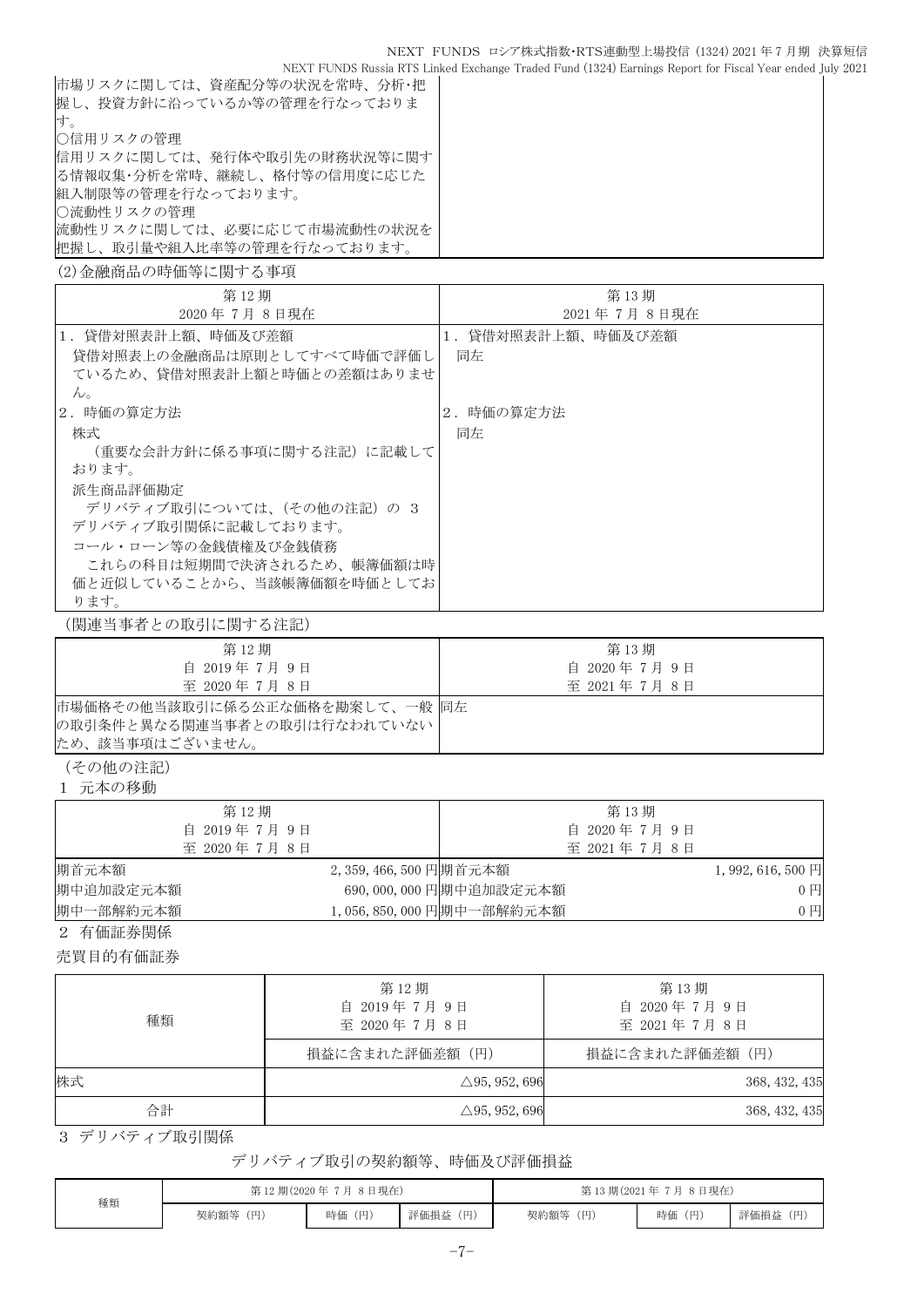|           |              | うち1年<br>超 |              |                     |              | うち1年<br>超 |              |                   |
|-----------|--------------|-----------|--------------|---------------------|--------------|-----------|--------------|-------------------|
| 市場取引以外の取引 |              |           |              |                     |              |           |              |                   |
| 為替予約取引    |              |           |              |                     |              |           |              |                   |
| 売建        | 52, 504, 906 |           | 52, 528, 000 | $\triangle$ 23, 094 | 61, 912, 480 |           | 61, 922, 112 | $\triangle$ 9,632 |
| 米ドル       | 48, 433, 050 |           | 48, 456, 000 | $\triangle$ 22, 950 | 61, 912, 480 |           | 61, 922, 112 | $\triangle$ 9,632 |
| 英ポンド      | 3, 377, 500  |           | 3, 377, 500  |                     |              |           |              |                   |
| 香港ドル      | 694, 356     |           | 694,500      | $\triangle$ 144     |              |           |              |                   |
| 合計        | 52, 504, 906 |           | 52, 528, 000 | $\triangle$ 23, 094 | 61, 912, 480 |           | 61, 922, 112 | $\triangle$ 9,632 |

(注)時価の算定方法

1為替予約取引

1)計算日において対顧客先物相場の仲値が発表されている外貨については以下のように評価しております。

①計算日において為替予約の受渡日(以下「当該日」といいます)の対顧客先物相場の仲値が発表されている場合 は、当該為替予約は当該仲値で評価しております。

②計算日において当該日の対顧客先物相場の仲値が発表されていない場合は、以下の方法によっております。

- ・計算日に当該日を超える対顧客先物相場が発表されている場合には、当該日に最も近い前後二つの対顧客先物 相場の仲値をもとに計算したレートを用いております。
- ・計算日に当該日を超える対顧客先物相場が発表されていない場合には、当該日に最も近い発表されている対顧 客先物相場の仲値を用いております。
- 2)計算日に対顧客先物相場の仲値が発表されていない外貨については、計算日の対顧客相場の仲値で評価しておりま す。

※上記取引でヘッジ会計が適用されているものはございません。

### (4)【附属明細表】

第 1 有価証券明細表

(1)株式(2021 年 7 月 8 日現在)

| 種類<br>通貨 |                     | 銘柄                                   |          |             | 評価額             |    |
|----------|---------------------|--------------------------------------|----------|-------------|-----------------|----|
|          |                     |                                      | 株式数      | 単価          | 金額              | 備考 |
| 株式       | 米ドル                 | NOVATEK PJSC-CLS                     | 32, 200  | 21.90       | 705, 313.63     |    |
|          |                     | PJSC GAZPROM                         | 535, 500 | 3.96        | 2, 124, 462. 37 |    |
|          |                     | PJSC LUKOIL                          | 17,240   | 90.46       | 1, 559, 650. 39 |    |
|          |                     | ROSNEFT OIL CO PJSC                  | 58,900   | 7.78        | 458, 360.97     |    |
|          | SURGUTNEFTEGAS PJSC | 450, 300                             | 0.48     | 219, 845.46 |                 |    |
|          |                     | SURGUTNEFTEGAS-PFD PJSC              | 283, 300 | 0.64        | 182, 210.06     |    |
|          |                     | TATNEFT PAO-CLS                      | 35, 200  | 7.18        | 253, 022.17     |    |
|          |                     | TATNEFT-PFD 3 SERIES                 | 7,360    | 6.72        | 49, 478. 77     |    |
|          | TRANSNEFT PJSC      |                                      | 29       | 2, 330.05   | 67, 571.67      |    |
|          |                     | PHOSAGRO PJSC                        | 1,630    | 64.67       | 105, 415.05     |    |
|          |                     | NOVOLIPETSK STEEL PJSC               | 63,400   | 3.05        | 193, 688. 26    |    |
|          |                     | PJSC ALROSA                          | 126, 200 | 1.66        | 210, 124. 26    |    |
|          |                     | PJSC MAGNITOGORSK<br>& STEEL<br>IRON | 111,400  | 0.78        | 87, 630.58      |    |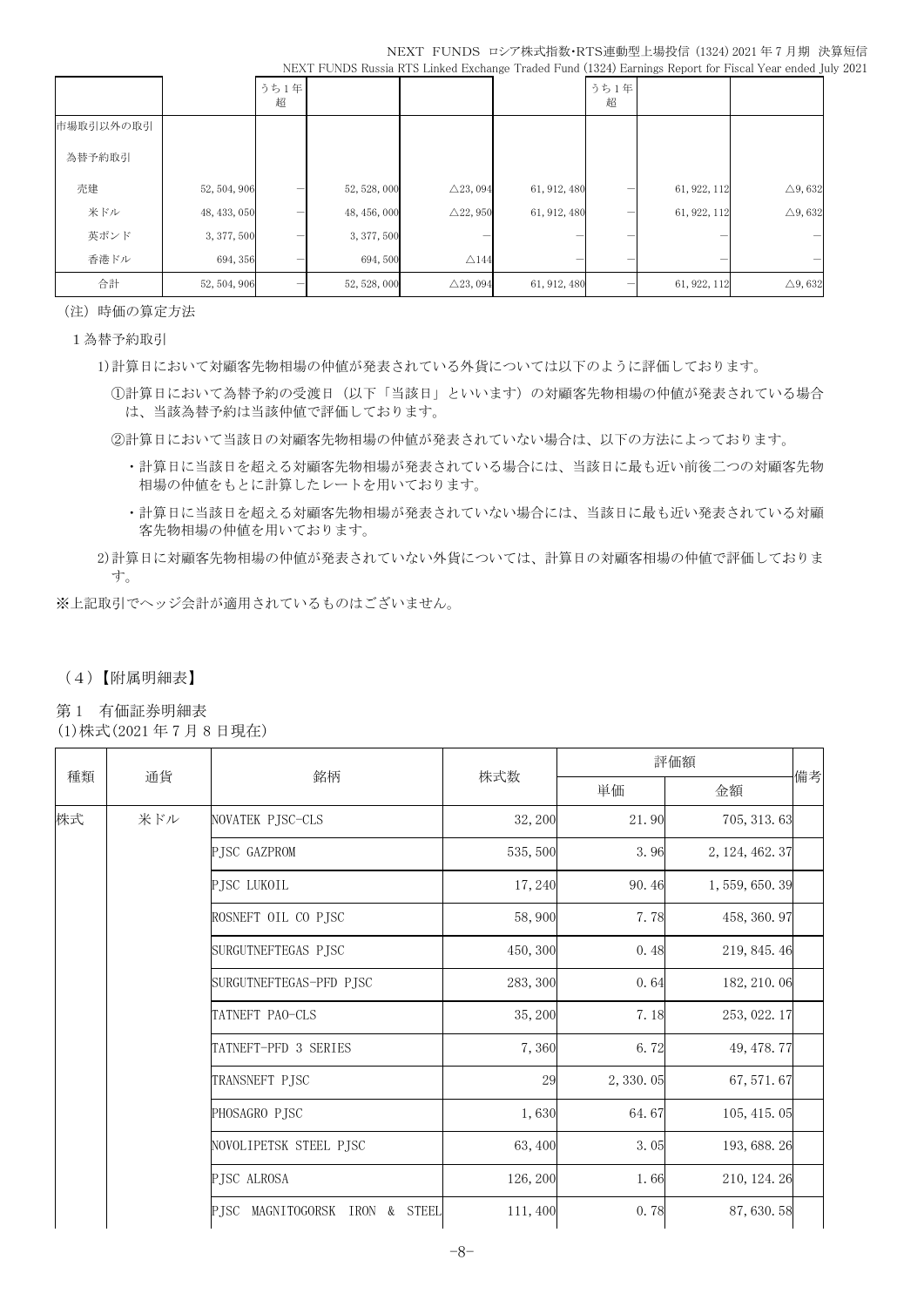| NEXT FUNDS ロシア株式指数・RTS連動型上場投信 (1324)2021年7月期 決算短信                                                        |  |
|----------------------------------------------------------------------------------------------------------|--|
| NEXT FUNDS Russia RTS Linked Exchange Traded Fund (1324) Earnings Report for Fiscal Year ended July 2021 |  |

|      | WORKS                          |               |        |                    |  |
|------|--------------------------------|---------------|--------|--------------------|--|
|      | PJSC MMC NORILSK NICKEL        | 2,720         | 331.37 | 901, 329.41        |  |
|      | POLYUS PJSC                    | 1,440         | 194.08 | 279, 478. 51       |  |
|      | SEVERSTAL PAO                  | 9,300         | 21.17  | 196, 891.78        |  |
|      | PJSC AEROFLOT RUSSIAN AIRLINES | 54,600        | 0.91   | 49, 968. 28        |  |
|      | GLOBALTRA-SPONS GDR REG S      | 5,700         | 7.07   | 40, 299.00         |  |
|      | PJSC PIK GROUP                 | 6,000         | 14.28  | 85, 687.80         |  |
|      | OZON HOLDINGS PLC - ADR        | 1,930         | 55.69  | 107, 481.70        |  |
|      | FIX PRICE GROUP LTD-GDR REGS   | 9,200         | 8.70   | 80, 040. 00        |  |
|      | DETSKY MIR PJSC                | 27,300        | 2.01   | 55, 131. 53        |  |
|      | MAGNIT PJSC                    | 3,240         | 70.83  | 229, 515. 21       |  |
|      | X 5 RETAIL GROUP NV-REGS GDR   | 5,670         | 33.73  | 191, 249. 10       |  |
|      | CREDIT BANK OF MOSCOW PJSC     | 338,000       | 0.08   | 29, 774. 42        |  |
|      | PJSC SBERBANK OF RUSSIA        | 426,000       | 4.05   | 1,728,282.00       |  |
|      | PJSC SBERBANK OF RUSSIA - PFD  | 41,000        | 3.77   | 154, 617. 56       |  |
|      | TCS GROUP HOLDING-REG S        | 5,910         | 89.02  | 526, 108. 20       |  |
|      | VTB BANK JSC                   | 234, 920, 000 | 0.00   | 155, 047. 20       |  |
|      | PJSC ROSTELECOM                | 47,700        | 1.36   | 65, 135.78         |  |
|      | MOBILE TELESYSTEMS PJSC        | 42,300        | 4.33   | 183, 430. 56       |  |
|      | SISTEMA PJSC FC                | 159, 400      | 0.42   | 67, 693.99         |  |
|      | FEDERAL GRID CO UNIFIED ENER   | 11, 380, 000  | 0.00   | 34, 936.60         |  |
|      | INTER RAO UES PJSC             | 1,731,000     | $0.06$ | 109, 122.24        |  |
|      | PJSC RUSHYDRO                  | 5,761,000     | 0.01   | 66, 539. 55        |  |
|      | ROSSETI PJSC                   | 1, 272, 000   | 0.01   | 23, 379.36         |  |
|      | MOSCOW EXCHANGE MICEX-RTS PJSC | 72, 200       | 2.29   | 166, 018.84        |  |
|      | HEADHUNTER GROUP PLC-ADR       | 1,280         | 45.12  | 57, 753.60         |  |
|      | LSR GROUP PJSC                 | 2,500         | 10.31  | 25, 781.77         |  |
|      | MAIL.RU GROUP-GDR REGS         | 5,600         | 22.10  | 123, 760.00        |  |
|      | YANDEX NV-A                    | 14, 100       | 72.06  | 1, 016, 167. 26    |  |
|      | 小計銘柄数: 41                      |               |        | 12, 967, 394. 89   |  |
|      |                                |               |        | (1, 433, 934, 526) |  |
|      | 組入時価比率: 95.2%                  |               |        | 96.7%              |  |
| 英ポンド | POLYMETAL INTERNATIONAL PLC    | 16,500        | 15.94  | 263, 092.50        |  |
|      | 小計銘柄数:1                        |               |        | 263, 092.50        |  |
|      |                                |               |        | (40, 134, 760)     |  |